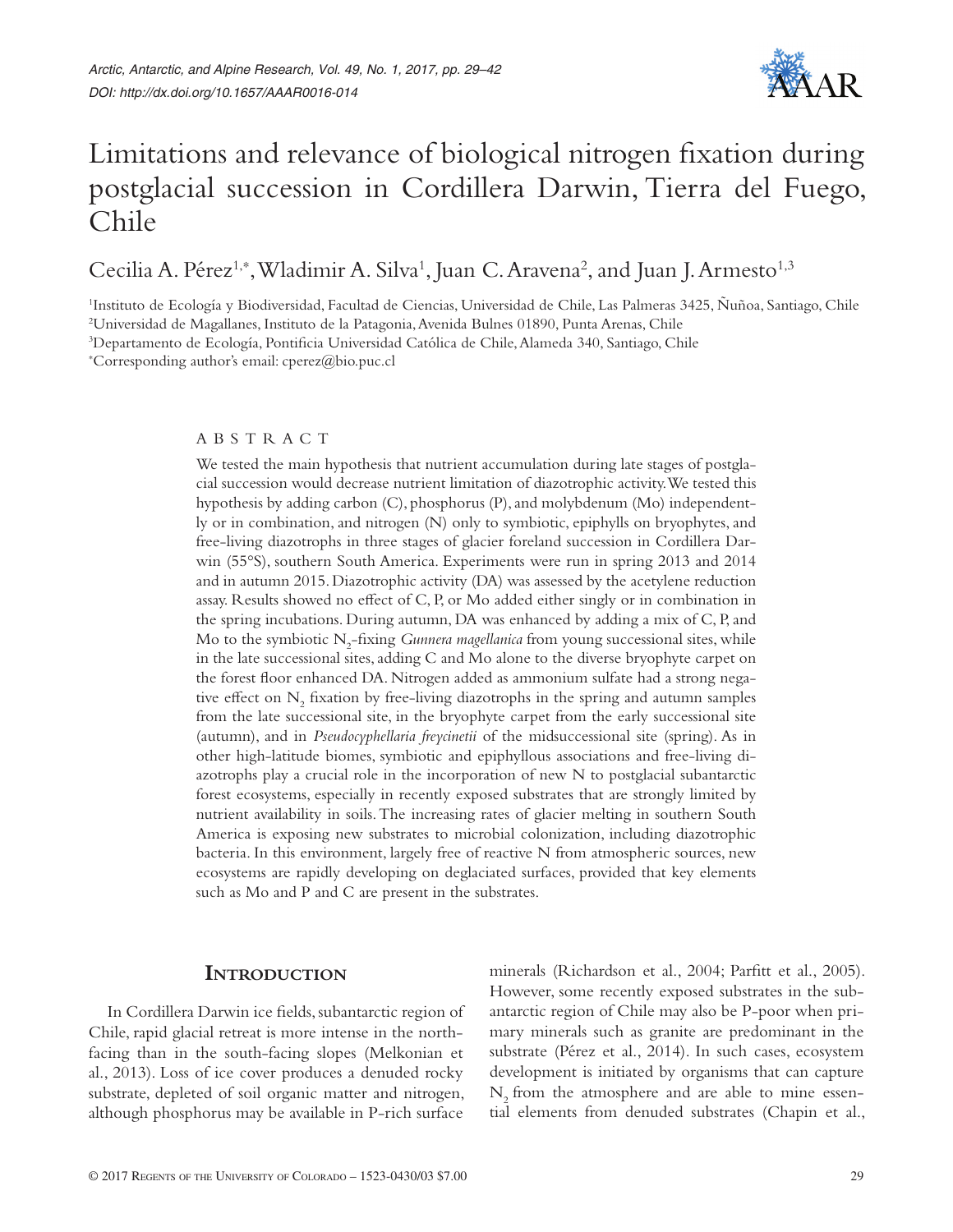1994; Hobbie et al., 1998). Biological  $\mathrm{N}_2$  fixation is a key process in primary succession, carried out by either free-living bacteria (e.g., heterotrophic bacteria depending on carbon-rich substrates such as decomposing litter), symbiotic or epiphyllous prokaryotes, denominated diazotrophic bacteria (that feed on  $N_2$ ). In Arctic and subarctic ecosystems, cyanobacteria occurring as epiphylls on bryophytes, or conforming symbiotic associations in lichens, are the major providers of new N to the ecosystems (e.g., Solheim and Zielke, 2002; Rousk and Michelsen, 2016).

The nitrogenase enzyme complex in these microorganisms can be a highly efficient molybdenum (Mo)-nitrogenase, an iron-only nitrogenase or a vanadium (V) nitrogenase. As Mo is the least abundant microelement in soils, it could be a possible limiting element for diazotroph activity (Bellenger et al., 2011). However, more recently, the nitrogenase form that uses V as a co-factor, which is a more abundant element in the Earth's crust, has been found in boreal cyanolichens (Hodkinson et al., 2014; Darnajoux et al., 2014). These various nitrogenase complexes need adenosine triphosphate (ATP) and electron sources (such as glucose carbon) for the energetically costly reaction that reduces  $N_2$  to  $NH_3$ . This reaction is in turn tightly regulated by a negative feedback mechanism dependent on available inorganic N in soils (Zuberer, 1998). For comparative purposes, in the present study we focused on the Mo-nitrogenase only (hereafter, nitrogenase). Because the nitrogenase complex can also reduce acetylene to ethylene, this product can be measured as a proxy for diazotrophic activity (DA).

Studies in Arctic and subarctic polar deserts and Arctic tundra have shown that seasonal increases in soil moisture associated with snowmelt can greatly enhance both free-living, symbiotic and epiphyllous DA (Alexander and Schell, 1973; Dickson, 2000; Zielke et al., 2002, 2005; Sorensen et al., 2006; Stewart et al., 2011; Rousk et al., 2015). Enhancement of DA by higher soil moisture levels has also been observed in boreal forests (Gundale et al., 2009; Jackson et al., 2011). Consequently, in high-latitude ecosystems, pronounced seasonality of abiotic variables such as moisture, light, and temperature are key drivers of diazotrophic activity. High diazotrophic activity was associated with peak moisture levels during the growing season after snowmelt, concomitant with higher temperatures and enhanced light conditions; however, DA also varies depending on  $N<sub>2</sub>$ fixer community type (Alexander and Schell, 1973; De-Luca et al., 2002; Hobara et al., 2006; Sorensen et al., 2006; Stewart et al., 2011; Gundale et al., 2012; Lett and Michelsen, 2014). Such marked increases in snowmelt and water supply to soil systems typical of the Arctic

are not equivalent to the less pronounced growing seasons, in terms of warming and moisture, that characterize high-latitude oceanic environments experienced by ecosystems in the fjords and islands of the Cordillera Darwin, in the subantarctic region of South America (Rozzi et al., 2012).

As expected, P has been shown to stimulate DA in Arctic cyanolichens (Weiss et al., 2005), by constituting the high energy ATP-molecule required for  $N_2$  reduction to  $NH<sub>3</sub>$ . In moss carpets of the austral subantarctic region, however, addition of P alone, or in combination with Mo, inhibited DA (Smith, 1984). Because of the strong negative feedback control of DA by available soil N, it has been reported that rates of diazotrophic activity are higher in early stages of postglacial succession, when soil N availability is minimal (Pérez et al., 2014; Arróniz-Crespo et al., 2014). In glacier forelands of the subantarctic region of Chile, the pioneer *Gunnera magellanica*, in symbiotic association with the *Nostoc* cyanobacteria, was able to fix up to 30 kg N ha<sup>-1</sup> yr<sup>-1</sup> (Pérez et al., 2014, 2016). Similar rates of  $\mathrm{N}_2$  fixation up to 25 kg N ha–1 yr–1 have been reported for colonizing *Coriaria ruscifolia,* with actinorhizal symbiosis, in glacier forelands in New Zealand (Menge and Hedin, 2009). Likewise, high rates of biological  $N_{2}$  fixation of up to 11 kg N  $ha^{-1}$  yr<sup>-1</sup> have been found in biological soil crusts of the subarctic heath vegetation (Sorensen et al., 2006). There is growing evidence that cold terrestrial environments can have considerably high biological N inputs, which can be about one order of magnitude higher than inputs of reactive N via atmospheric N deposition (Vet et al., 2014). Overall, the cryptogamic flora of extratropical biomes contributes importantly to global biological N<sub>2</sub> fixation, which enhances global carbon storage (Elbert et al., 2012).

In glacier forelands of the Strait of Magellan, C, N, and P start to accumulate in soils after the establishment of N<sub>2</sub>-fixing organisms (Pérez et al., 2014). Rates of DA by free-living and epiphyllous diazotrophs in bryophytes tend to increase as well (Pérez et al., 2014), suggesting that nutrient limitation of DA might change during ecosystem development. In this study, we seek to document these changes across a postglacial chronosequence of vegetation and soil development in Darwin's Cordillera, southern Chile, using field experiments to help us understand nutrient limitation of  $N_{2}$  fixation by diazotrophs as free-living, symbiotic, and epiphylls on bryophytes. We evaluated the following main hypotheses:

1. In the earliest successional site (younger soil and vegetation), where nutrient limitation is highest and soil nutrient contents are the lowest, the response of the *Nostoc-Gunnera* symbiosis to C, Mo, and P addition will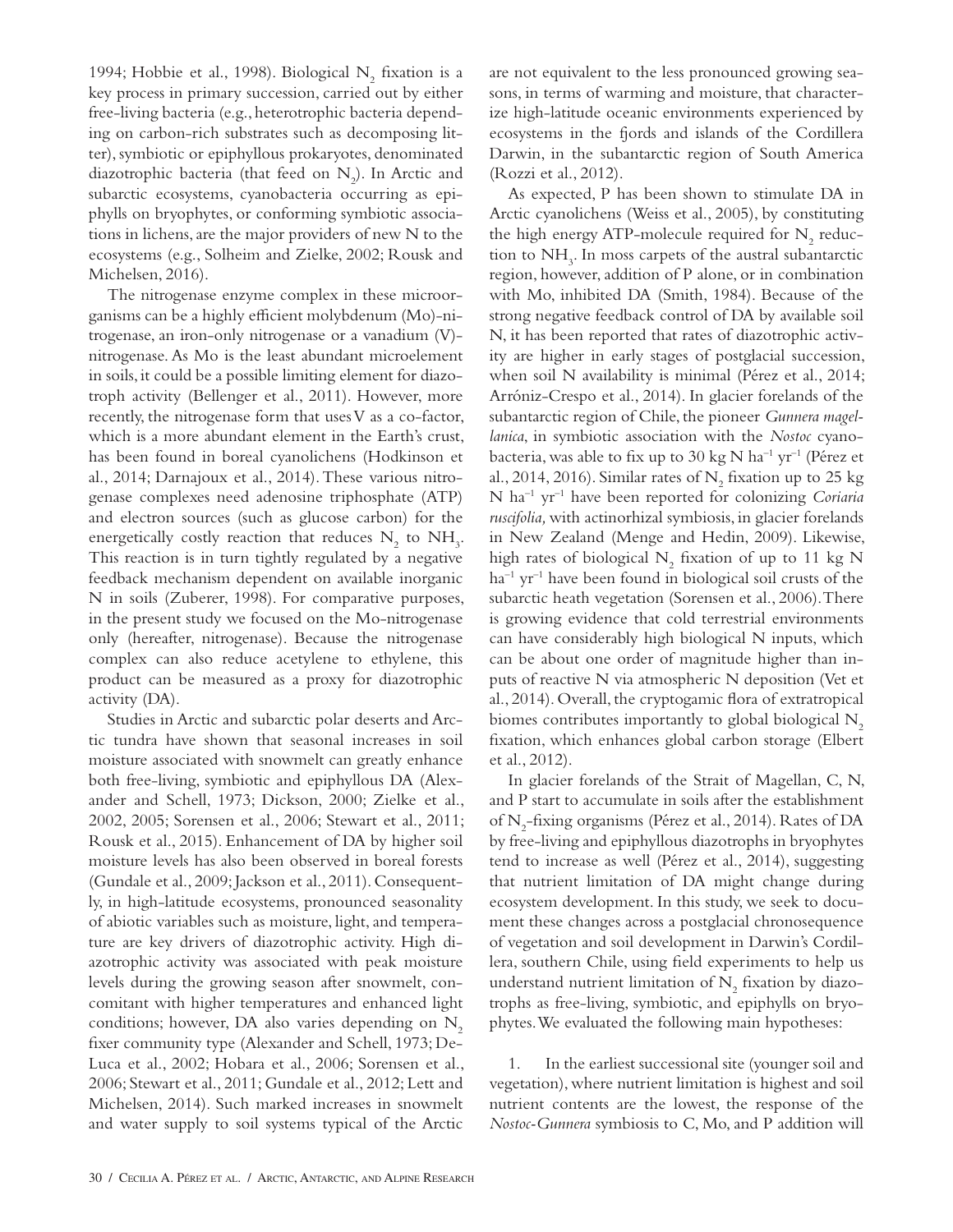be greater than diazotrophs in later successional phases. On the other hand, in the earliest successional site, N addition will have less effect on DA (i.e., less degree of inhibition of DA) because soils have the lowest N availability compared to later successional sites.

2. Additionally, diazotrophs associated with plants either symbiotically or as epiphylls on bryophytes with high Mo and P content in their tissues will present the highest rates of DA and a lower response to nutrient addition.

3. Heterotrophic diazotrophs will respond more strongly to carbon addition than symbiotic or epiphyllous diazotrophs.

4. Nutrient limitation will vary seasonally, with more pronounced limitation during the colder autumn season than in the warmer spring.

# **Study Sites and Methods**

## **Study Sites**

The Reina Isabel II Glacier belongs to the Cordillera Darwin ice field (54°41′S, 69°23′W; Fig. 1). In glacial forelands of Glacier Reina Isabel II, we identified for sampling three successional stages characteristic of local soil and vegetation development (Fig. 1). The youngest stage (the early successional site, Fig. 1) was dated ca. 6 yr B.P. (Arróniz-Crespo et al., 2014) and was located right in front of the proglacial lake. We selected two other study sites, located approximately 900 m and 1350 m distant from the proglacial lake, respectively (Fig. 1). At these two sites, tree cores were taken from the four individual trees of *Nothofagus magellanica*, which were the tallest and had the largest stem diameters. Based on

tree-ring counts and cross-dating, the second study site was considered midsuccessional, because the largest tree was 57 years old. The third site was assigned to the late (or more advanced) stage of vegetation and soil development, because the largest tree was 150 years old. Meteorological records (years 1968–2014) from the nearest station located  $\sim$ 100 km southwest of the study site indicated a mean annual precipitation of 486 mm and a mean annual temperature of 6 °C (Dirección Metereológica de Chile, http://164.77.222.61/climatologia). During the sampling period (two subsequent springs), HOBO-data loggers located at the surface of the top soil recorded the following temperatures: in the early successional site, a minimum of 1.2 °C and a maximum of 14.1 °C; in the midsuccessional site, a minimum of 2.3 °C and maximum of 15.5 °C; and in the late successional site, a minimum of 1.9 °C and a maximum of 10.9 °C. During the sampling period of autumn 2015, the early successional site recorded a minimum of  $-3.0$ °C and a maximum of 6.5 °C; the midsuccessional site, a minimum of  $-2.1$  °C and a maximum of 12.8 °C; and the late successional site, a minimum of  $-2.1 \text{ °C}$ and a maximum of 7.1 °C. In spring (November 2014), mean air humidity recorded during the sampling period ranged from 91% in the early to 96% in the late successional site. During autumn sampling (April 2015), mean air humidity ranged from 84% in the midsuccessional site to 95% in the most recently deglaciated site. These data document the maritime influence on the climate of the study area, suggesting that climatic variability is low within seasons.

The glacial sediments in the early successional site were covered by a dense carpet of the stoloniferous, summer green, perennial herb *Gunnera magellanica,*



**FIGURE 1. Study area in the Cordillera Darwin ice field in Tierra del Fuego, Chile (small rectangle in the map on the right) and successional sites (1–3) in the glacier foreland chronosequence of Reina Isabel II glacier. 1: Early; 2: Mid-; and 3: Late successional sites (see text for successional ages).**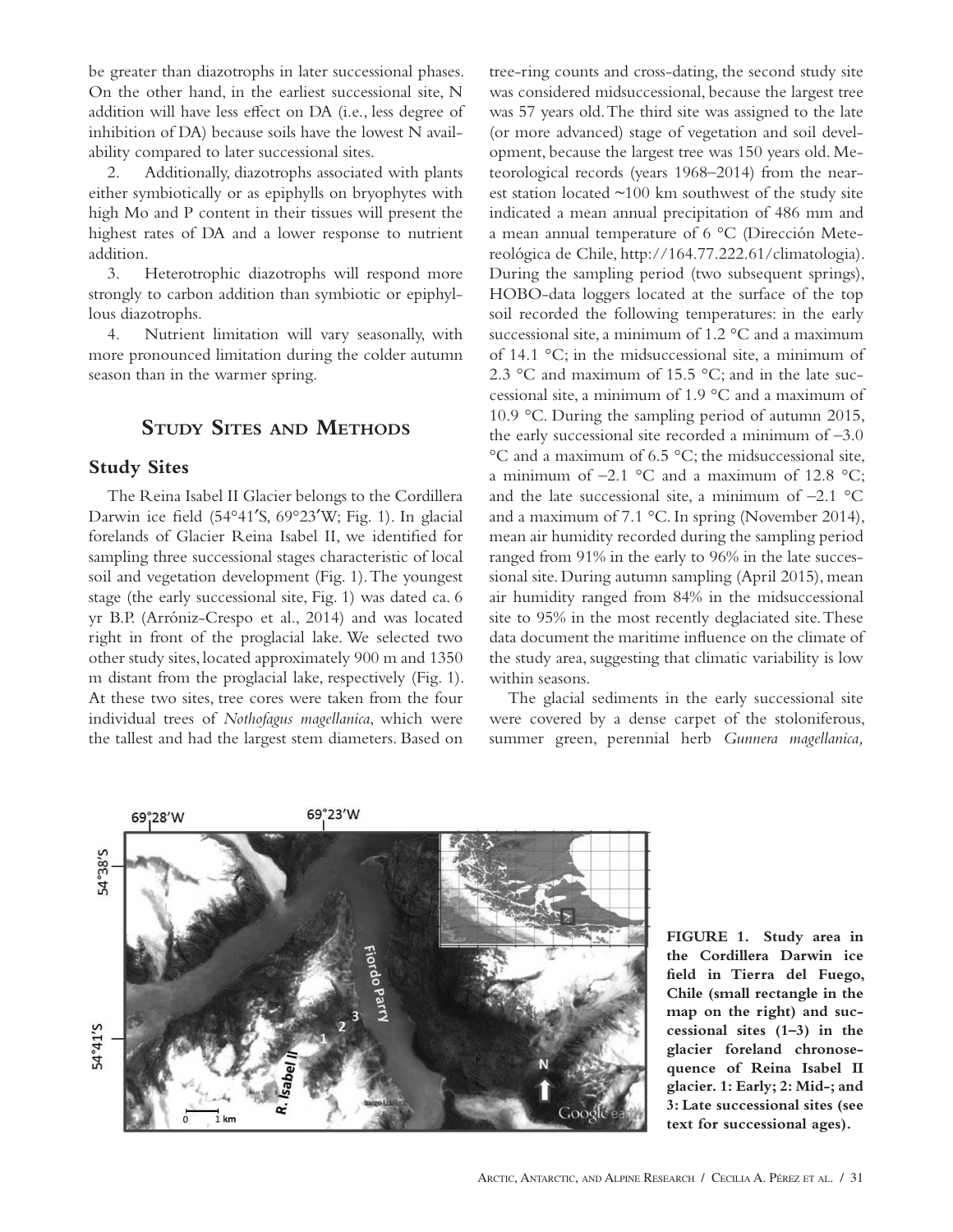which presents a symbiotic association with the cyanobacteria *Nostoc*. A soil crust composed of about 10 species of bryophytes, including the mosses *Andreaea patagonica* and *Sistichium* spp., is present underneath the herbaceous layer. The midsuccessional site is best described as heath vegetation conformed by the low shrubs *Empetrum rubrum* and *Gaultheria mucronata*. Sparse trees of *Nothofagus betuloides* and *Nothofagus antarctica* are also present at this site. The soil surface is covered by a dense cryptogamic layer, dominated by the lichen *Pseudocyphellaria freycinnetii*, with cyanobacteria conforming internal papillosus cephalodia, and mosses such as *Racomitrium* sp., *Ditrichium* sp., and *Dricranoloma* sp., among the 23 bryophyte species identified that have epiphyllous associations with cyanobacteria (Arróniz-Crespo et al., 2014). The late successional site is a short stature woodland of *N. betuloides*, without shrubs, but with a highly diverse and dense bryophyte cover on the forest floor, including 25 species, most of them liverworts, such *Gakstroemia magellanica* and *Lepidogyna* sp., both of which present epiphyllous associations with  $N_2$ -fixing cyanobacteria (Troncoso et al., 2013).

# Samples of N<sub>2</sub>-Fixing Communities and **Element Addition Experiments**

Random samples of fine-litter layer (recently fallen leaf-litter; Ol soil horizon) containing free-living diazotrophs and samples of tissues of the corresponding dominant herb, and lichen species that presented symbiotic associations with cyanobacteria, and of bryophytes with epiphyllous associations, were taken from each successional site, on two consecutive springs (2013 and 2014) and in autumn 2015. The following symbiotic associations were sampled in the spring 2013 and 2014: Underground stems of the pioneer *Gunnera magellanica* from early succession, specimens of the cyanolichen *Pseudocyphellaria freycinetii* from the midsuccessional site, and biomass samples of the diverse bryophyte carpet with epiphyllous associations covering the forest floor from the late successional site. Considering that the presence of bryophyte-cyanobacteria associations in the study area has been recently documented (Arróniz-Crespo et al., 2014), and for comparative purposes, in autumn 2015, we sampled the bryophyte carpets of each of the three successional sites. Litter samples from the early successional site consisted of senescent foliage and stems of the herb *G. magellanica,* with *Nostoc* symbionts restricted to underground shoots (spring 2013 and 2014). In the midsuccessional heath community and the latesuccessional woodland, the Ol horizon consisted mostly of recently fallen leaves and small twigs of *Nothofagus betuloides* (sampled during the three consecutive years).

For each study site and stage of succession, samples of  $N_2$ -fixing substrates were homogenized as much as possible by hand. A volume of fresh sample, as similar as possible among all replicates, was placed inside 130 mL glass jars. The final amounts of sample used in the incubations, referred to dry weight, were as follows: 1.7–3 g of *Gunnera-Nostoc* symbiosis (early successional site), 1–1.7 g of the lichen *P. freycinetti* (midsuccessional site), and 0.8–1.3 g of the bryophyte carpet (late-successional site). Regarding senescent material, 1.8–2.4 g of *Gunnera* litter from the early-successional site, and 1.8–3.5 g of fine leaf litter material from the mid- and late-successional sites were used. Moreover, in April 2015, samples of the bryophyte carpet from each study site were incubated, using the following substrate dry weights: 11  $\pm$  2.2 g from the early successional site (including glacial sediment adhered to the biological crusts),  $2.08 \pm 0.7$ g from the midsuccessional site and 1.1  $g \pm 0.3$  from the late-successional site. Nutrients were experimentally added to the incubation jar by injecting a 10 mL solution per jar, using concentration ranges that were expected to have effects on DA according to the literature (Reed et al., 2007; Barron et al., 2008; Reed et al., 2013). We used the following chemical solutions and element concentrations in nutrient addition experiments: 2 mg Mo $\rm kg^{-1}$  applied as  $\rm Na_2MoO_4$ , 3 g N $\rm kg^{-1}$ supplied as  $(NH_4)_2SO_4$ , 1 g P kg<sup>-1</sup> added as  $KH_2PO_4$ , and finally  $6.3 \text{ g} \text{ C kg}^{-1}$  in the form of glucose. Solutions were added to the jars containing the specific  $N<sub>2</sub>$ fixer community type. Experimental treatments were as follows: (1) control samples at field moisture levels; (2) control for solution additions, which consisted of deionized water added only (DIW); (3) addition of N alone, as  $(NH_4)_2SO_4$ ; (4) addition of P alone; (5) addition of Mo alone; (6) addition of C alone; (7) addition of Mo  $+$  P; and (8) addition of C + Mo + P. Treatments 7 and 8 were applied at the same final concentrations as the respective single-element treatments. The highest variation in moisture content produced by water addition to litter samples was from 55% to 82% and from 86% to 92% in the samples of the bryophyte carpet from latesuccessional site in November 2014. During each field campaign, 7 replicates (6 with acetylene  $+$  1 without acetylene, see below) per treatment (8 treatments overall) were set up for a total of 56 samples per  $\mathrm{N}_2$  fixer community type (free living, symbiotic, and epiphylls), making a total of 112 samples incubated per successional site. This procedure and the subsequent acetylene reduction assays were completed during in situ experiments conducted for three consecutive years during the austral spring (November) 2013 and 2014 and autumn (April) 2015. We assumed that the samples collected each season reflected the current litter decomposition status, soil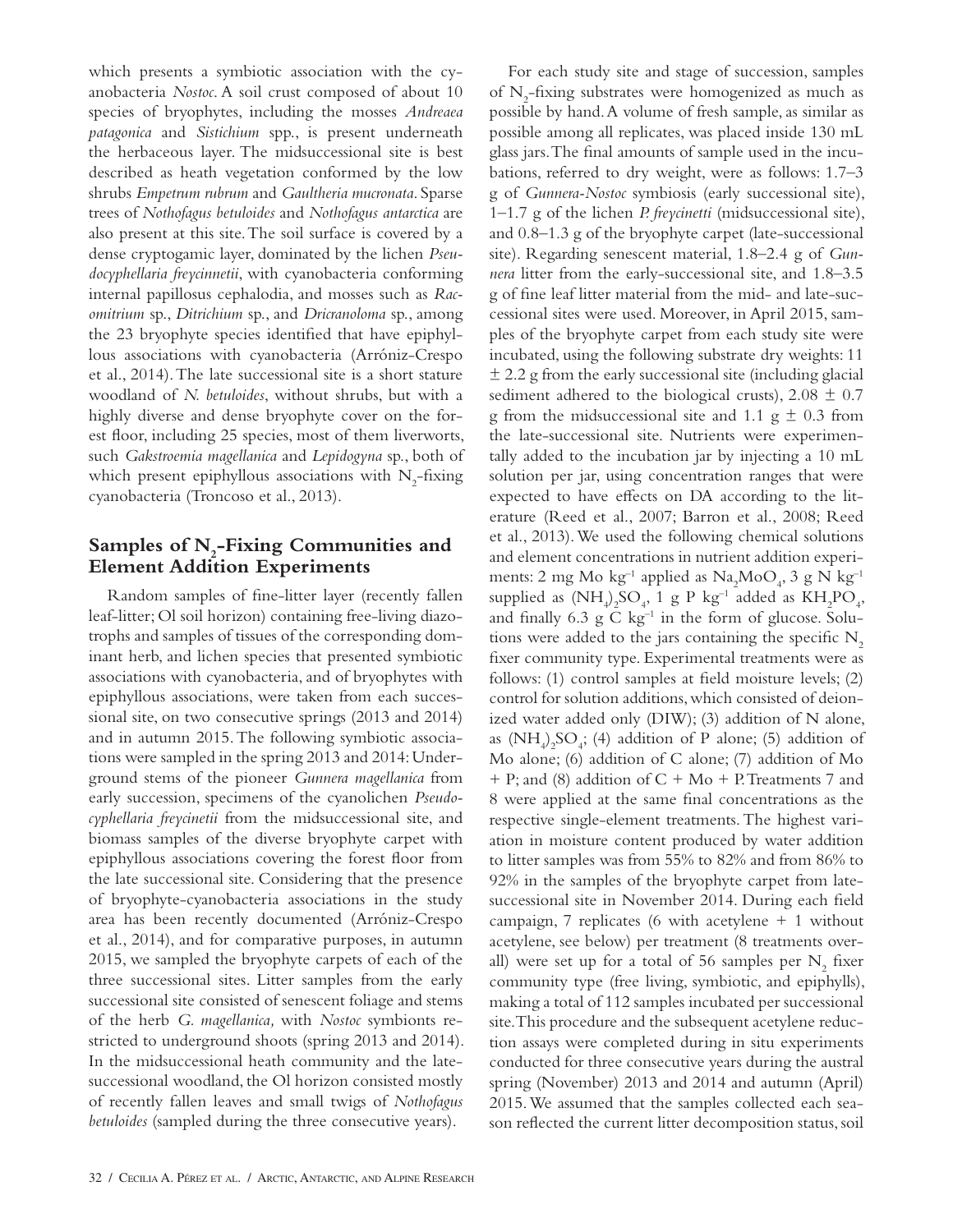weathering, and climatic conditions of the respective season, which ultimately determine the response of the sample, such as the contents of limiting elements for DA. Moreover, we assumed that climatic conditions while performing the field assays should reflect the mean climatic conditions of the corresponding season.

## **Acetylene Reductions Assays**

Diazotrophic activity was estimated in field incubations using the acetylene reduction assay (Myrold et al., 1999). After nutrient application, samples were allowed to equilibrate overnight. On the next day, acetylene was applied (see below) and the samples were incubated in the field for up to 2 days for litter and up to 8 hours for symbiotic and epiphyllous associated species. Incubations were carried out inside hermetically closed glass jars containing a mixture of air and acetylene at 10% v/v. For each  $N_2$  fixer community type, and each successional site, one sample per treatment was incubated without acetylene to serve as a control for basal ethylene production. Three gas samples were taken periodically from each jar during the incubation period and injected into 4 mL Becton Dickinson Vacutainers for subsequent lab analyses. Gas samples were analyzed for ethylene production in a Shimadzu gas chromatograph GC-8AIF (Kyoto, Japan) equipped with a steel column filled with Porapak N (Supelco, 1 m<sup>\*</sup>1/4"ss, 80/100 mesh; Bellefonte, Pennsylvania, U.S.A.) and a flame ionization detector. Ethylene concentration was assessed from a calibration curve by diluting 100 ppm ethylene standard from Scotty analysis gases (Bellefonte, Pennsylvania, U.S.A.). Acetylene reduction activity (ARA) was estimated from the slope of the linear fit of the ethylene production plot during the period of incubation in the jar headspace and referred to dry weight of the sample. Ethylene production in equivalent samples incubated without acetylene for each treatment was subtracted from the production in samples with acetylene. The mean ethylene concentration in the control samples at the field moisture level of free-living diazotrophs varied from 0 to 0.41 nmol ethylene  $g^{-1}$  DW h<sup>-1</sup> and in symbiotic and epiphyllous diazotrophs from 0 to 19.24 nmol ethylene  $g^{-1}$  DW  $h^{-1}$ .

## **Biomass Estimate**

In May 2015, six  $15 \times 15$  cm polyvinyl chloride (PVC) squares were randomly placed in each study site, and the entire aboveground biomass deposited on the ground inside the square was picked up using a small shovel and placed inside zip-lock bags. In the laboratory, each sample was separated by  $\mathrm{N}_2$  fixer community type (*Gunnera magellanica*, bryophyte carpet, *Pseudocyphellaria freycinetti,* and litter), oven dried at 70°C for at least two days, and then weighted. In this way, in addition to the biomass of each  $\mathrm{N}_2$  fixer community type we also obtained estimates of DA on an area basis, which were compared to rates reported for other biomes (see Table 4 later in report).

#### **Chemical Analyses of Plants and Soils**

For each successional site, in November 2013, we collected six random samples of each of the following for chemical analyses: surface soil (Ah: 0–10 cm), fine litter (Ol), and plant samples of symbiotic (*Gunnera magellanica*, *Pseudocyphellaria freycinetti)* and epiphyllous (bryophyte carpet) associations used for acetylene reduction assay. At the laboratory, fresh soil samples were sieved through a 2 mm mesh size. Plant-available P in soils was extracted through lactation by the calcium-acetate-lactate method (CAL) and determined colorimetrically by the molybdenum blue method (Steubing and Fangmeier, 1992). Inorganic available N was extracted in a 0.021 M  $\text{KAl}(\text{SO}_4)_2$ solution (1:4). Ammonium and nitrate were determined by means of fractionated steam distillation (Pérez et al., 2014). Total concentrations of elements were determined from sieved, dry and mechanically ground samples. Total carbon (C) and N in plants and soils were determined by flash combustion in a Carlo Erba NA 2500 element analyzer (Milan, Italy). Total phosphorus (P) of soil and plant material was extracted with a concentrated sulfuric acid/water peroxide solution in a Hach Digesdahl digestor (Loveland, Colorado, U.S.A.) and determined by colorimetry with the molybdenum-blue method. Analyses were performed at the Biogeochemistry Laboratory, Pontificia Universidad Católica de Chile, Santiago. Total concentrations of Mo in soil and plant material were determined in a graphite furnace AAS at the Geobotany Laboratory, Universität Trier, Germany, after extraction with a nitric acid/water peroxide solution.

## **Statistical Analyses**

After testing for homogeneity of variances, either one-way ANOVAs with a posteriori Tukey or Kruskall-Wallis with multiple comparison tests were applied in order to evaluate significant differences in chemical properties of soils and plants among the three successional sites in the postglacial chronosequence. For each study site, data of ARA from the springs of 2013 and 2014 were averaged to obtain a mean value for spring. Data were box-cox transformed (Chen and Lockhart, 1997) owing to the high frequency of null values. Nutrient limitation of DA for each  $\rm N_2$  fixer community type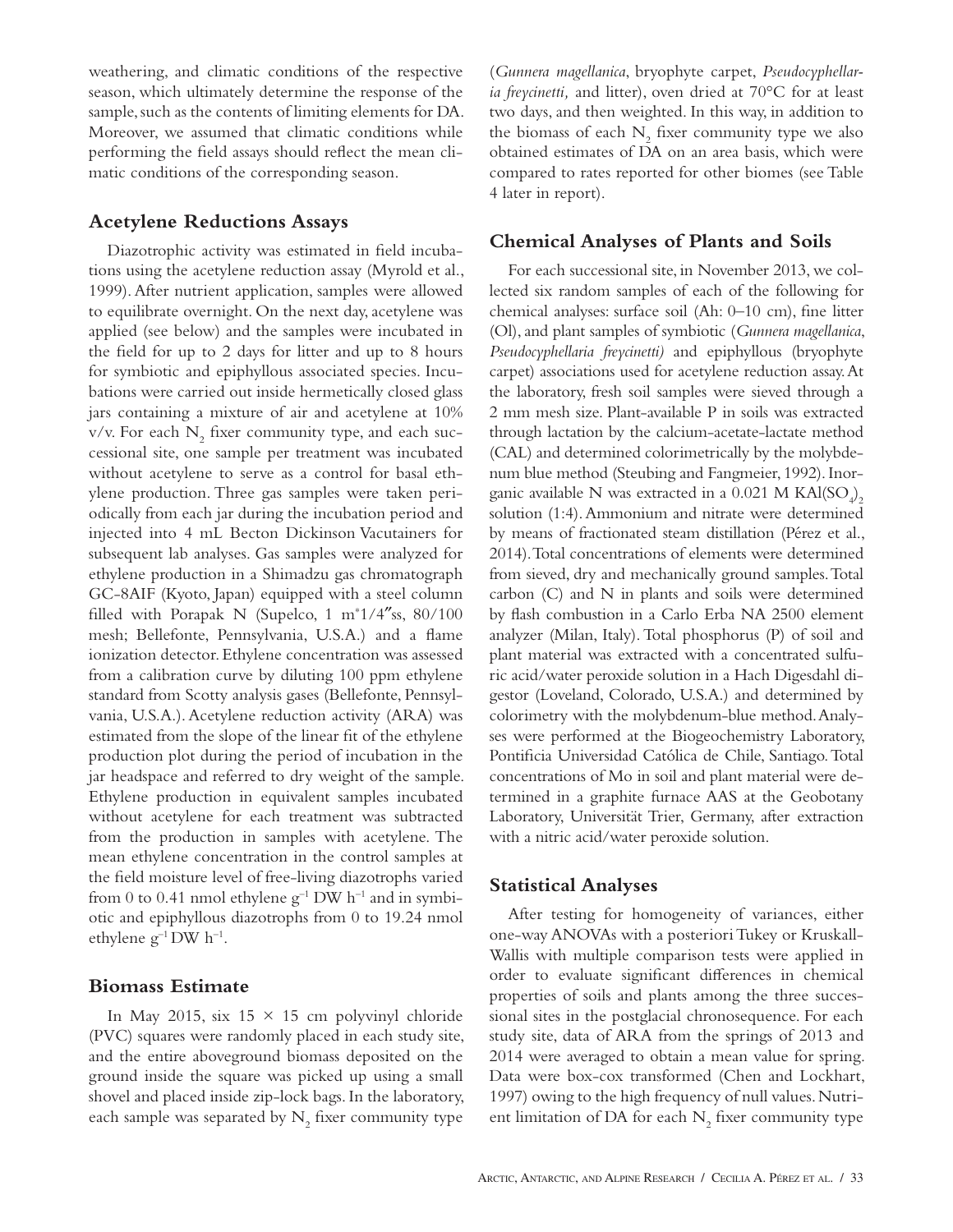in each successional site, and for each season (spring: an average from spring 2013 and 2014, and autumn: April 2015) was evaluated using one-way ANOVA (factor  $=$ eight element addition treatments) and a posteriori Tukey's tests. Differences were considered statistically significant at *P* < 0.05. The software used was Statistica 7. As all elements were applied in solution, only comparisons among treatments with the proper DIW control were considered for the interpretation of nutrient limitation.

## **Results**

## **Chemical Parameters of Soils and Plants**

Surface soils from the early successional site (ES) presented the smallest contents of total C, N, and available P and the lowest C/N ratios. Moreover, soils of the ES site presented significantly lower total P than the midsuccessional site (MS), and lower available N than the late-successional (LS) site (Table 1). Surface soils presented similar Mo content in the three successional stages (Table 1). The senescent material from pioneer *G. magellanica,* which was used in acetylene reduction assays, presented the highest contents of Mo and P (Table 2). Living tissues of *G. magellanica* in ES presented the highest content of P and Mo, significantly higher ARA and total N, and lower C/N ratios than samples of bryophyte carpets from LS (Table 3). The cyanolichen *P. freycinetii* of MS presented similar ARA, total C, N, and C/N ratio than the corresponding  $\mathrm{N}_2^{}$  fixer communities of both ES and LS (Table 3).

## **Nutrient Addition Experiments**

During spring, we found no statistically significant response to nutrient addition by senescent material of *G.*  *magellanica* from ES (Fig. 2), or by the free-living diazotrophs in the litter layer of MS (Fig. 2). However, the addition of N and P significantly inhibited ARA in the litter layer of LS (Fig. 2). Control samples at the field moisture levels of *G. magellanica* from ES (Fig. 3, Table 3) exhibited the highest rates of DA during spring incubations (615 nmol ethylene  $g^{-1}$  h<sup>-1</sup>, Table 3). This value was one order of magnitude higher than for the cyanolichen *P. freycintetii* (60 nmol ethylene  $g^{-1}$  h<sup>-1</sup>, Table 3) from MS and about 500 times higher than for bryophyte carpets covering the forest floor of LS (Fig. 3, Table 3). Addition of N as ammonium sulfate significantly inhibited ARA in *P. freycinetii* from MS, but no stimulation or inhibition of ARA was observed by the addition of other nutrients (Fig. 3).

During autumn, there was no significantly response to nutrient additions by free-living diazotrophs in the litter of MS (Fig. 4), but while the water addition treatment enhanced ARA, the addition of N inhibited it in LS (Fig. 4). Regarding the bryophyte layer in ES, addition of N significantly inhibited ARA (Fig. 5), but had no effect on substrates from MS or LS. Mo and C added separately significantly enhanced ARA up to five times in the bryophyte carpet of LS (Fig. 5).

During autumn, addition of  $C + P + Mo$  simultaneously significantly increased ARA up to 30 fold in the symbiotic pioneer *G. magellanica* (Fig. 6).

### **Discussion**

## **Chemical Parameters of Soils and Plants**

Despite that, soils of ES had the lowest level of available P and no difference in concentrations of total Mo; living samples the pioneer *G. magellanica,* symbiotic with *Nostoc*, presented the highest content of these two

#### **TABLE 1**

Mean total content  $(\pm 1 \text{ SE})$  of elements potentially limiting diazotrophic activity, biologically available  $N_{\text{a}}$  and **Pa , and C/N ratios in surface soils of three successional sites in the postglacial chronosequence of Reina Isabel II glacier, Cordillera Darwin, Tierra del Fuego, Chile. Different letters indicate significant differences among successional sites according to Tukey's or multiple comparisons test (***n* **= 6 replicates in each case). ES = early successional site, MS = mid-successional site, and LS = late successional site (successional ages are given in the text).**

|                                    | ES                 | МS                  | LS                  |
|------------------------------------|--------------------|---------------------|---------------------|
| $C(\%)$                            | $0.27 \pm 0.12a$   | $31.59 \pm 7.31b$   | $28.9 \pm 6.73b$    |
| $N$ (%)                            | $0.017 \pm 0.01a$  | $1.03 \pm 0.22b$    | $0.98 \pm 0.20$     |
| $P$ (mg kg <sup>-1</sup> )         | $0.066 \pm 0.015a$ | $0.269 \pm 0.057$   | $0.123 \pm 0.02ab$  |
| $M\sigma$ (mg kg <sup>-1</sup> )   | $0.298 \pm 0.126a$ | $0.409 \pm 0.061a$  | $0.615 \pm 0.061a$  |
| C/N                                | $14.87 \pm 1.03a$  | $29.71 + 1.51$      | $28.91 + 1.16b$     |
| $P_{1}$ (mg kg <sup>-1</sup> )     | $28.18 \pm 1.61a$  | $187.91 \pm 48.87$  | $235.1 + 39.1b$     |
| $N_{\rm g}$ (mg kg <sup>-1</sup> ) | $6.63 \pm 1.1a$    | $36.83 \pm 8.38$ ab | $111.52 \pm 17.89b$ |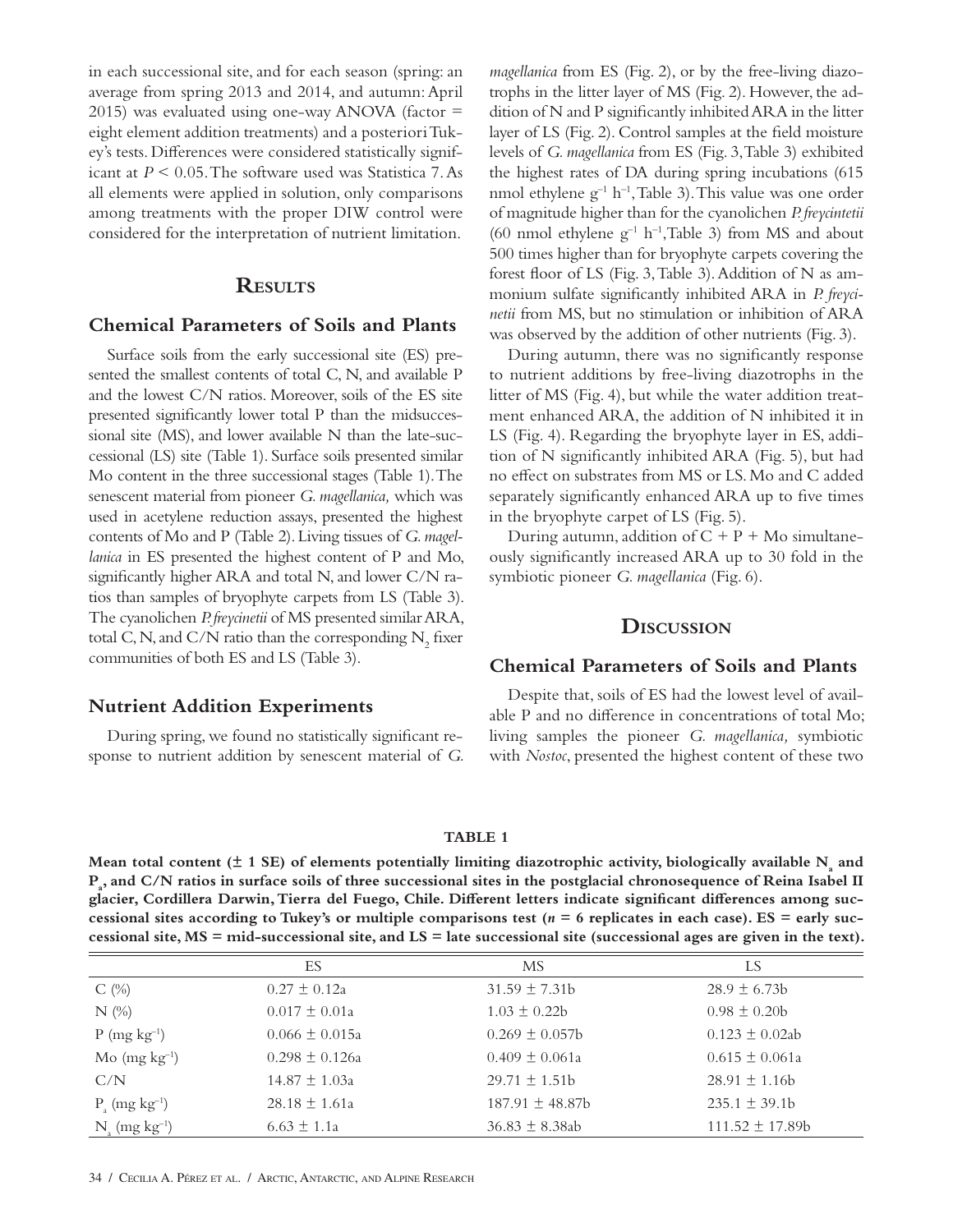#### **TABLE 2**

**Mean content (± 1 SE) of elements potentially limiting diazotrophic activity and C/N ratios in the litter layer of the three successional sites in the postglacial chronosequence of Reina Isabel II glacier, Cordillera Darwin, Tierra del Fuego, Chile. Measurements of acetylene reduction activity (ARA) in control spring samples at field**  moisture level (nmol ethylene g<sup>-1</sup> h<sup>-1</sup>) are also given. Different letters indicate significant differences among suc**cessional sites for each variable according to Tukey'a or multiple comparisons test. (***n* **= 6 replicates in each case).**

|                            | $ES^*$                   | МS                 | LS                |
|----------------------------|--------------------------|--------------------|-------------------|
| $C(\%)$                    | $28.59 \pm 2.68^{\circ}$ | 54.41 $\pm$ 0.39ab | $56.87 \pm 0.18b$ |
| $N$ (%)                    | $1.9 + 0.2b$             | $1.33 + 0.09b$     | $0.81 + 0.02a$    |
| $P$ (mg kg <sup>-1</sup> ) | $0.480 \pm 0.05a$        | $0.206 \pm 0.021b$ | $0.226 \pm 0.02b$ |
| $Mo$ (mg $kg^{-1}$ )       | $3.177 + 0.391a$         | $0.352 + 0.08b$    | $0.223 + 0.081b$  |
| C/N                        | $15.18 \pm 0.46a$        | $42.00 + 3.43ab$   | $70.74 + 1.52h$   |
| <b>ARA</b>                 | $0.54 \pm 0.22a$         | $0.10 \pm 0.03a$   | $0.03 \pm 0.01a$  |

\* Measurements for senescent individuals of *Gunnera magellanica.* Site codes as in Table 1.

#### **TABLE 3**

**Mean content (± 1 SE) of elements potentially limiting diazotrophic activity and C/N ratios in plant tissues of symbiotic and epiphyllous diazotrophs from different successional sites in the postglacial chronosequence of Reina Isabel II glacier, Cordillera Darwin, Tierra del Fuego, Chile. Measurements of ARA (nmol ethylene g–1 h–1) of control spring samples at field moisture level are also given. Different letters indicate significant differences among sites for each variable according to Tukey's or multiple comparisons test (***n* **= 6 replicates for each plant material tested).**

|                                    | Gunnera magellanica | Pseudocyphellaria freycinetti | Forest floor bryophytes |
|------------------------------------|---------------------|-------------------------------|-------------------------|
| $C(\%)$                            | $19.17 \pm 1.8a$    | $49.37 \pm 0.23ab$            | $47.09 \pm 0.4b$        |
| $N$ (%)                            | $1.06 \pm 0.08a$    | $1.98 + 0.03ab$               | $0.73 \pm 0.04b$        |
| $P (mg kg^{-1})$                   | $0.390 \pm 0.072a$  | $0.170 \pm 0.041$             | $0.249 + 0.041b$        |
| $\text{Mo}$ (mg kg <sup>-1</sup> ) | $1.944 \pm 0.505a$  | $0.226 \pm 0.04b$             | $0.262 + 0.116b$        |
| C/N                                | $18.01 \pm 0.46a$   | $24.94 + 0.43$ ab             | $65.18 \pm 3.25b$       |
| ARA                                | $615 \pm 110a$      | $60.37 \pm 16.14a$            | $1.29 \pm 0.27$ b       |

elements compared to biomass samples of  $N_2$ -fixing organisms from other successional stages in this postglacial chronosequence. This result strongly suggests that *Nostoc* symbionts actively accumulate these essential nutrients, presumably before the colonization of their host plant. As the pioneer *G. magellanica* has no documented mycorrhizal association, we infer that most P in plant tissues must have been acquired by its cyanobacteria symbiont. Similarly, it has been documented that cyanobacteria are able to accumulate and store P in the form of polyphosphates (Smith, 1984). The ability to accumulate Mo has also been reported for symbiotic diazotrophs using a specialized storage system within the cell (Bellenger et al., 2011). As a consequence, DA by the pioneer *G. magellanica* was high despite the Mo-poor soils where it occurs in ES.

## **Nutrient Limitation of Diazotrophic Activity**

Our results supported hypothesis 1, as ARA in *G. magellanica* of ES, which is associated with the lowest soil nutrient content, increased about 30 times when the elements C, P, and Mo were added in combination. However, when Mo and C were applied singly to the bryophyte carpet of later successional stages, ARA increased about 4–5 times, despite higher soil nutrient content. Similar positive effects of the addition of P and Mo alone or in combination on ARA of free-living diazotrophs is known to occur in tropical forests (see review in Reed et al., 2013). In the postglacial chronosequence studied, we report that C is also needed to increase symbiotic diazotroph activity when adding  $P +$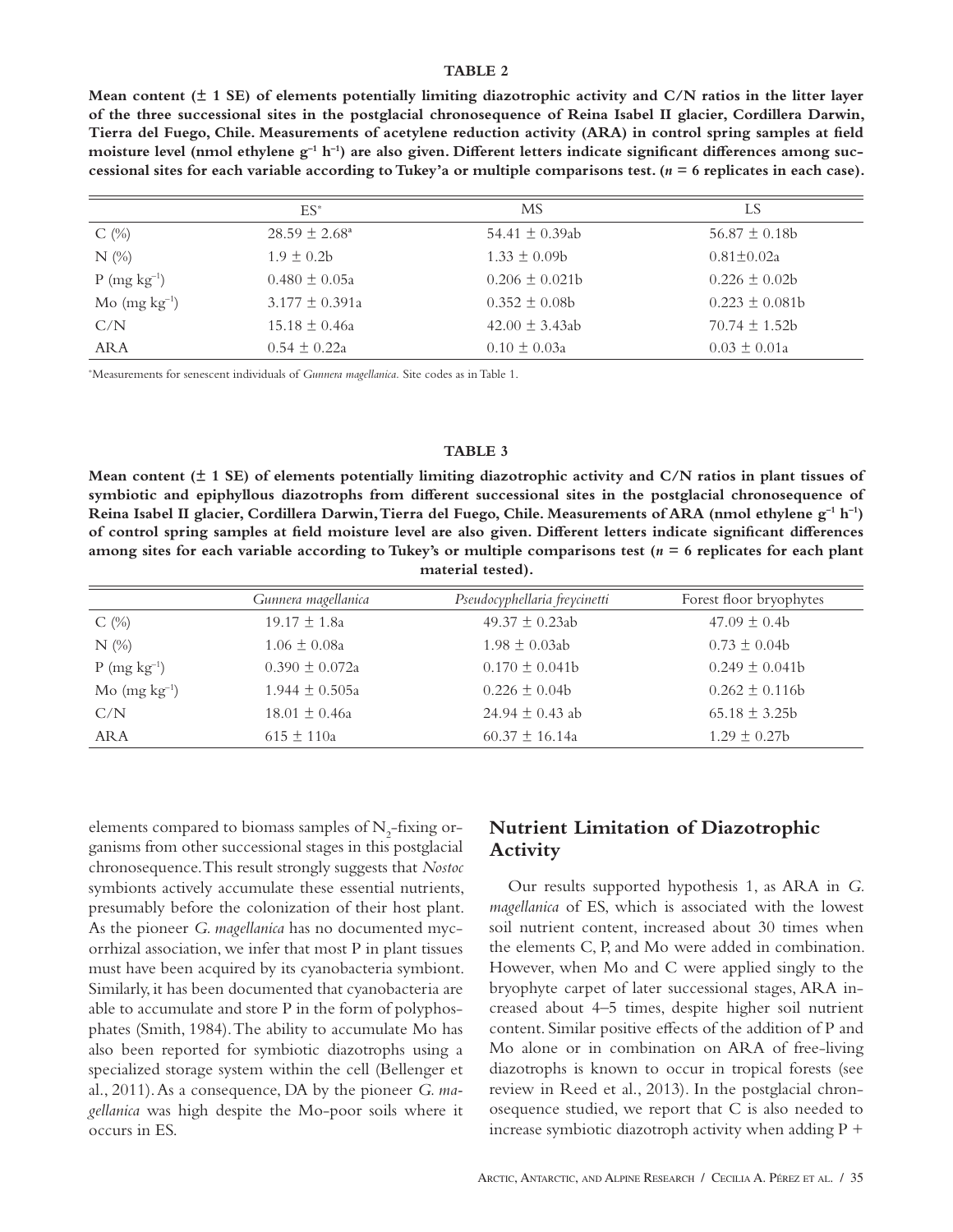

**FIGURE 3. Mean acetylene reduction activity (±1 SE) by** *Gunnera megellanica* **symbionts in early successional site, by the symbionts of the lichen** *Pseudocyphellaria freycinetii* **in mid-successional site, and by epiphyllous diazotrophs associated with the bryophyte carpet in the late successional site in the postglacial chronosequence of Reina Isabel II in Cordillera Darwin, Tierra del Fuego, Chile. Acetylene reduction activity (ARA) was evaluated during in situ incubations in spring (2013 and 2014), assessing the effects of element additions using eight different**  experimental treatments. Values are means of  $n = 6$  replicates per treatment. Asterisks indicate significant **differences with respect to the DIW control (see text). Legends on the** *x***-axis are the same as in Figure 1.**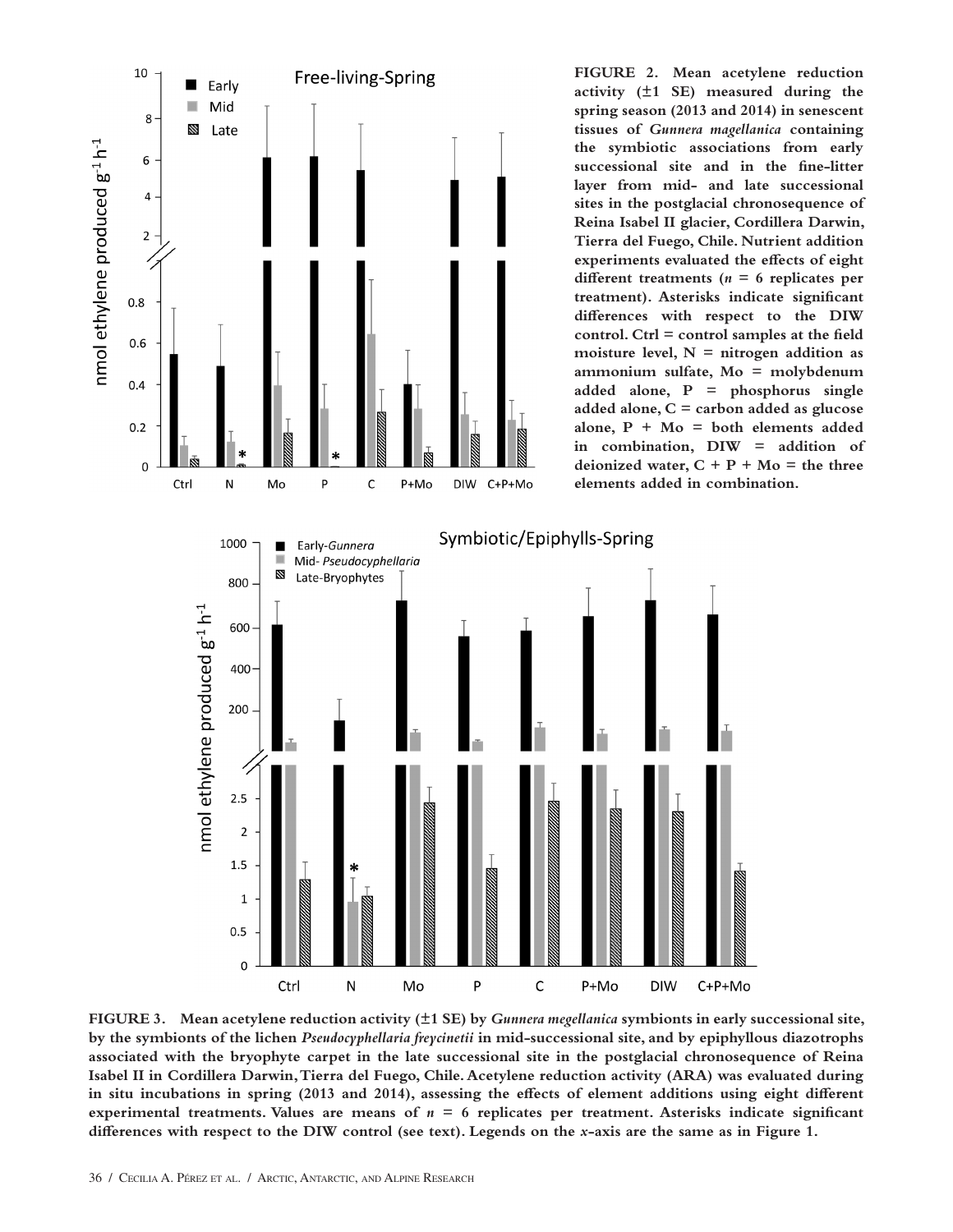

**FIGURE 4. Mean ARA (±1 SE) of free-living diazotrophs present in the litter layer of mid- and late successional sites in the postglacial chronosequence of Reina Isabel II glacier, Cordillera Darwin, Tierra del Fuego,**  Chile. Nutrient addition experiments were conducted in autumn 2015 using eight different treatments ( $n = 6$ **replicates per treatment). Asterisks indicate significant differences with respect to the DIW control. Legends on the** *x***-axis are the same as in Figure 1.**



**FIGURE 5. Mean ARA (±1 SE ) measured in epiphyllous diazotrophs associated with the bryophyte carpets of early, mid-, and late successional sites in the postglacial chronosequence of Reina Isabel II glacier, Cordillera Darwin, Tierra del Fuego, Chile. Field experiments were conducted in autumn 2015 to assess the effects of eight different experimental treatments (***n* **= 6 replicates per treatment). Asterisks indicate significant differences with respect to the DIW control. Legends on the** *x***-axis are the same as in Figure 1.**

Mo. It has been reported (Meeks, 2009) that *Nostoc* can shift to a heterotrophic pathway of C fixation when living in symbiosis, taking C from its partner in exchange for available N, a pathway of C fixation that may also occur in the symbiosis of *Nostoc* and *G. magellanica*, as well as in epiphyllous diazotrophs present on the bryophyte carpet in our study sites. Neither in MS nor in

ES did we record an increase in ARA when adding P alone or in combination with Mo. Lack of response of ARA to P addition has also been reported for diazotrophs associated with the moss *Pleurozium shreberi* in boreal forests (Markham, 2009), but a positive response was found in Arctic tundra vegetation (Deslippe et al., 2005). Conversely, the addition of P or Mo alone, or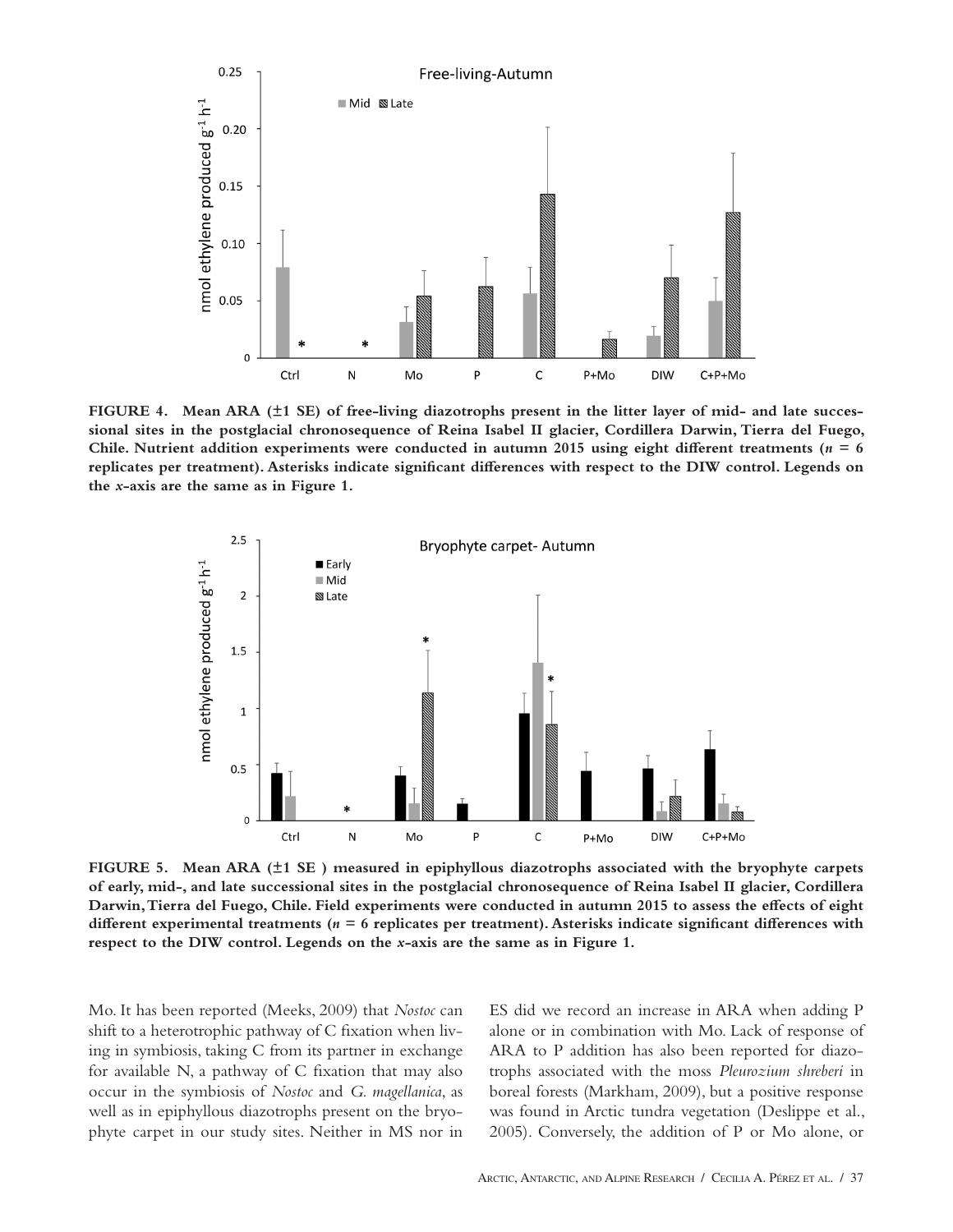

**FIGURE 6. Mean ARA (±1 SE) by** *Gunnera magellanica* **symbionts measured during autumn 2015 in field experiments conducted in early successional sites in the postglacial chronosequence of Reina Isabel II in Cordillera Darwin, Tierra del Fuego, Chile. We evaluated the effects of eight different experimental treatments (***n* **= 6 replicates per treatment). Asterisks indicate significant differences with respect to the DIW control. Legends on the** *x***-axis are the same as in Figure 1.**

P plus Mo to subantarctic mosses and their associated cyanobacteria produced an inhibition of ARA (Smith, 1984). Although not statistically significant, a tendency toward inhibition of ARA by P and  $P + Mo$  addition was observed in the bryophyte carpet of LS in the present study (Fig. 5). In contrast, increases in ARA after P addition were reported to stimulate rates of  $\mathrm{N}_2$  fixation by the cyanolichen *Peltigera* in Arctic ecosystems in Alaska, (Weiss et al., 2005). Taken together, these results suggest that responses depend on differential P requirements for the diverse communities of diazotrophs in high-latitude ecosystems.

When N was added experimentally to symbiotic and epiphyllous  $N_2$  fixers from boreal and Arctic ecosystems, significant reductions in the biomass of  $N_{2}$ -fixing cryptogamic flora were documented, which strongly reduced  $\mathrm{N}_\mathrm{2}$  fixation rates at the ecosystem level (Weiss et al., 2005; Gundale et al., 2013). In the postglacial chronosequence studied here, we observed an inhibition of ARA by N addition in the lichen *P. freycinetii* in MS. This inhibition was observed in MS bryophyte carpet during autumn as well.

Our results lend partial support to hypothesis 2, because even though the highest rates of ARA were found in *Gunnera-Nostoc* symbionts, which had the highest Mo and P content in plant tissues, this species also responded significantly and positively to nutrient addition. Accordingly, N<sub>2</sub>-fixing symbionts of *G. magellanica* are able to maintain extraordinarily high rates of ARA, provided

that P and C are supplied in abundance, without showing evidence of Mo toxicity at the concentrations applied in the present experiment. On the other hand, bryophyte carpets characterized by low Mo tissue contents and high C/N ratios (more recalcitrant C) were able to increase ARA after addition of Mo and labile C, corroborating the hypothesis that the highest response should be observed when nutrient contents in plant tissues are the lowest.

Surprisingly, and contrary to our hypothesis 3, freeliving diazotrophs did not respond to C addition, either alone or in combination with other elements, regardless of season or stage of postglacial ecosystem development. Moreover, we did not find effects of either Mo and/or P addition on ARA. Recently, an alternative V-nitrogenase enzyme has been recognized in relation to  $N_2$  fixation in cyanolichens from boreal ecosystems (Darnajoux et al., 2014). It is possible that this alternate enzyme complex could be operating in free-living diazotrophs in subantarctic ecosystems as well, thus explaining the lack of response to Mo additions. Higher soil N availability in both seasons in LS, is linked to a reduction of ARA in free-living diazotrophs by N addition, which was not detected in ES and MS, suggesting a pre-adaptation of free-living diazotrophic bacteria to site characteristic soil N. In addition to the trends found for epiphyllous diazotrophs presented above, P addition to the litter layer resulted in significant negative effects on ARA, indicating inhibition of spring activity of free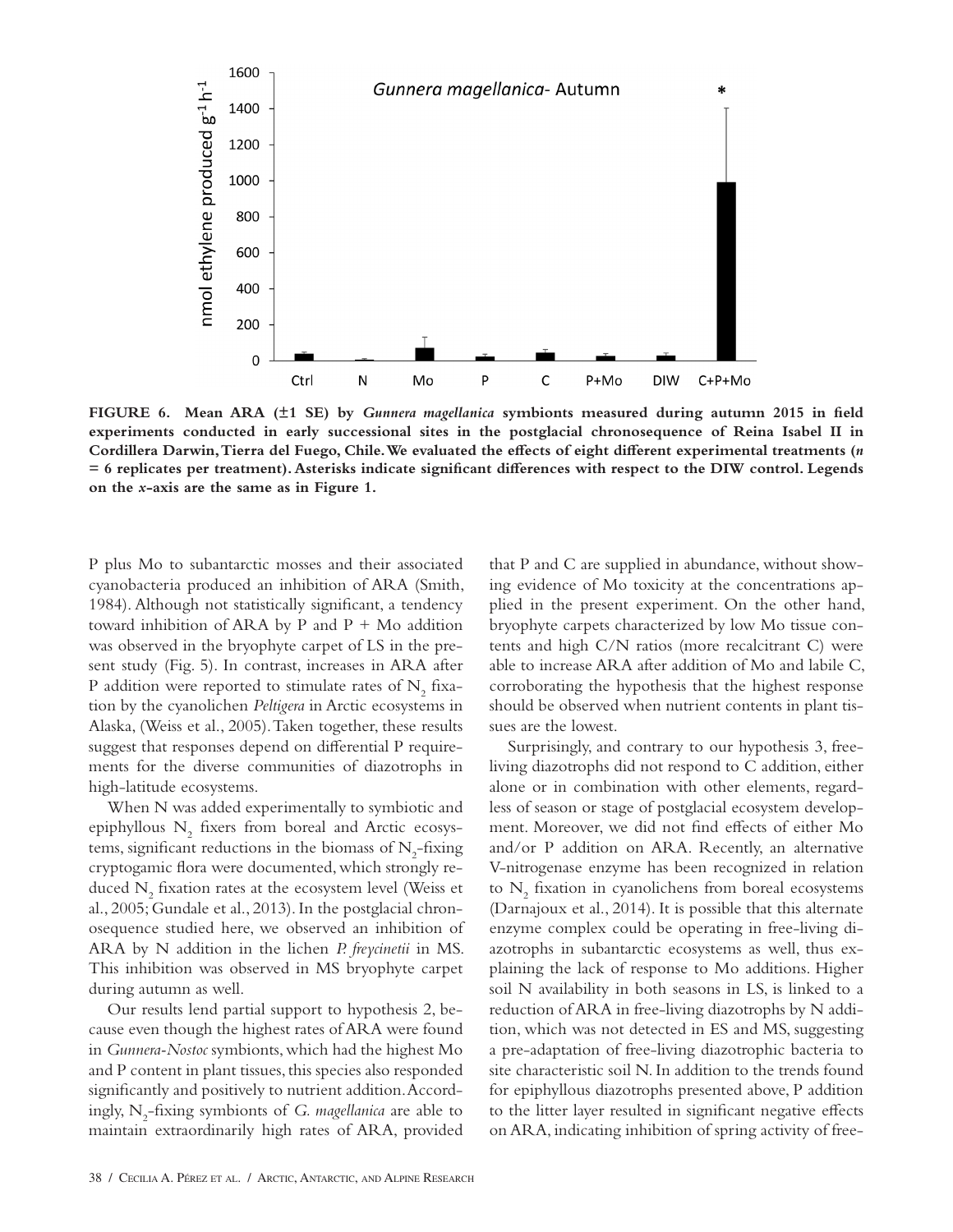living diazotrophs in LS. We suggest that this inhibitory effect of P could result from an excess of P in storage places within the cell. It is possible that  $\mathrm{N}_2$  reduction to NH3 , which produces more available P, might be shut down by a regulatory negative feedback mechanism. We only found a significant effect of water addition during autumn, when this treatment significantly stimulated ARA in the litter of LS; suggesting that water is limiting DA only marginally in these oceanic ecosystems.

Regarding hypothesis 4, the highest rate of DA was recorded in control samples of *G. magellanica* during the milder spring season. A positive response to nutrient addition of *G. magellanica* was found only during the less favorable, colder autumn season. Similarly, DA in the bryophyte carpet of the LS responded positively to Mo and C addition only during autumn. These results suggest a seasonal dynamic of nutrient limitation of DA for all successional stages and biological components involved; however, data are unavailable for seasonal variation on the availability of nutrient contents in soils to confirm this hypothesis. Moreover, we do not discard that preexisting conditions of the samples (i.e., their contents of limiting elements) could have an effect on the nature and degree of element limitation to DA (Belnap, 2001). Field studies in northern temperate (Jean et al., 2013) and subarctic forests (Rousk et al., 2015) have reported a strong seasonal pattern in DA in response to temperature and moisture fluctuations as limiting factors. In the same way, in the present study we report that DA in control samples of *Nostoc-Gunnera* association presented three orders of magnitude higher rates in the spring (600 nmol ethylene  $g^{-1}h^{-1}$ ; Fig. 3) than in the autumn samples (<0.6 nmol ethylene  $g^{-1}h^{-1}$ ; Fig. 6). The same trend was observed in control samples of the bryophyte carpet in the late successional site, where DA reached 1.29 ethylene  $g^{-1}h^{-1}$  in the spring (Fig. 3) and  $\leq 0.001$  ethylene g<sup>-1</sup>h<sup>-1</sup> in autumn samples (Fig. 5). This evidence suggests a seasonal fluctuation in DA of symbiotic diazotrophs and epiphyllous associations, which was not so evident in free-living diazotrophs where DA in control samples reached values  $\leq 0.1$  ethylene  $g^{-1}h^{-1}$  in both seasons (Figs. 2 and 4).

# **Comparison with Other High-Latitude Ecosystems**

Rates of DA reported in the present study (Table 4), referred to the biomass of the corresponding  $\mathrm{N}_2$  fixer communities, have similar magnitudes as field and laboratory estimates reported for cryptogamic symbionts or free-living diazotrophs from high-latitude terrestrial biomes. The highest ARA rates have been documented for colonies of cyanobacteria forming mats that cover

the mineral soil in boreal forests reaching up to 237 μmol ethylene m<sup>-2</sup> h<sup>-1</sup> (Table 4). The highest ARA for symbiotic diazotrophs from the subarctic region (126  $\pm$  30 µmol ethylene m<sup>-2</sup> h<sup>-1</sup>) was recorded for legumes in heath vegetation with a low ground cover (Rousk et al., 2015). In the present study, we report the highest rates found for a vascular nonlegume herb species, *G. magellanica,* with values up to 3796 ± μmol ethylene  $m^{-2}$  h<sup>-1</sup>. Such high values are probably due to the Ndepleted substrates and humid environment colonized by *G. magellanica*, which rapidly reaches a profuse cover on recently exposed glacial till. Moreover, according to the estimated age of MS heath vegetation in this postglacial chronosequence, this  $N_2$ -fixing species allows the incorporation of new N in top soil by increasing the concentration of N by two orders of magnitude for ca. 60 years after glacier retreat.

### **Conclusions**

As in other high latitude biomes, symbiont-related DA plays a major role in N accumulation during postglacial succession in subantarctic ecosystems. In all highlatitude systems, abiotic factors such as light, temperature, and moisture can limit DA. In the present study, we report that C and Mo and P, when added in combination, can have positive effects on DA in the successional sites, and therefore these elements can be limiting DA as well. Positive responses to element addition were more evident during the less favorable, colder autumn season regardless of the stage of postglacial soil and vegetation development. Experimental N addition in the form of ammonium sulfate had a strong inhibitory effect on DA, and this depression of DA was observed for symbiotic, epiphylls, and free-living diazotrophs. Further research should provide insights on the role of V-nitrogenase enzyme, and the different functional groups in litter and cyanobacterial associates of *P. freycinetti*, which are important players in the N cycle in the subantarctic region.

In summary, the predicted increase in the rates of glacier melting in southern South America, with the consequent exposure of new substrates, should enhance the probability of colonization by diazotrophic bacteria, provided that key elements, such as Mo and P and C, are present and reactive N is lacking from such substrates and remains low in atmospheric deposition.

#### **Acknowledgments**

Work supported by the following grants: Fondecyt 1130353 (Pérez), Fondecyt 1030381 (Aravena), and ICM-MINECON P05-002 and CONICYT PFB-23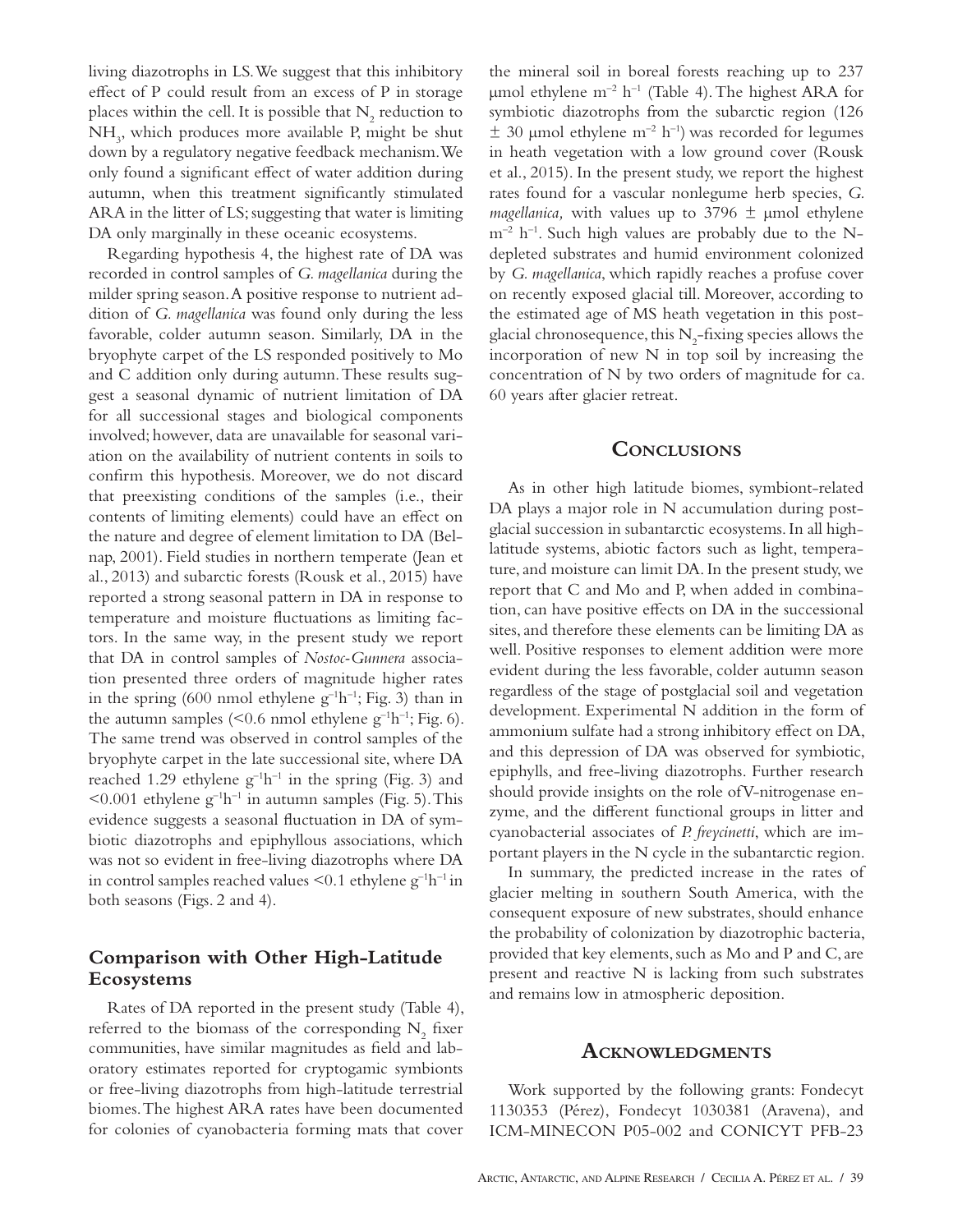#### **TABLE 4**

| <b>Study Site</b>                                                           |                   |            |                |                        |                          |
|-----------------------------------------------------------------------------|-------------------|------------|----------------|------------------------|--------------------------|
| (Biome, number of                                                           |                   |            | DA (symbionts/ |                        |                          |
| replicates)                                                                 | Latitude          | Condition  | epiphylls)     | DA (free-living)       | References               |
| Cordillera Darwin, Chile<br>(subantarctic, $n = 3$ )                        | $54°41'$ S        | Field      | $3 - 51$       | $0.06 - 0.5$           | This study               |
| Abisko, north Sweden<br>(subarctic; $n = 3$ )                               | $68^{\circ}19'$ N | Field      | $9 - 25$       | $11 - 48$ <sup>*</sup> | Sorensen et al. (2006)   |
| Abisko, north Sweden<br>(subarctic; $n = 5$ )                               | $68^{\circ}19'$ N | Field      | $4 - 103$      | $3 - 5$                | Rousk et al. (2015)      |
| Imnavait Creek, Alaska<br>(arctic tundra; $n = 4$ )                         | 68°37'N           | Laboratory | $6 - 10$       | $\overline{0}$         | Hobara et al. (2006)     |
| Devon Island, Canada<br>(High Arctic polar desert;<br>$n = 3$               | 75°33'N           | Laboratory | $18 - 58$      | $0 - 12$               | Dickson (2000)           |
| Svalbard Archipelago,<br>Norway<br>(High Arctic tundra, coastal;<br>$n = 7$ | $78^{\circ}5'$ N  | Laboratory | n.a.           | $10 - 237$ *           | Liengen and Olsen (1997) |
| Svalbard Archipelago,<br>Norway<br>(High Arctic moss flora; $n$<br>$= 4$    | 78°17'N           | Field      | $3 - 43$       | n.a                    | Solheim et al. (2006)    |
| Svalbard Archipelago,<br>Norway<br>(High Arctic tundra; $n = 6$ )           | 78°37'N           | Field      | $1 - 28$       | $0.1 - 10$             | Zielke et al. $(2005)$   |

**Measurements of diazotrophic activity referred to biomass (μmol ethylene m–2 h–1) for symbionts and epiphylls (in cryptogamic flora) and free-living diazotrophs in high-latitude terrestrial biomes and in the present study.**

\* Colonies of cyanobacteria.

to the Institute of Ecology and Biodiversity, Chile. We are also grateful to the Laboratory of Geobotany at the University of Trier, Germany, for molybdenum analysis. Two anonymous reviewers greatly helped to improve the manuscript.

## **References Cited**

- Alexander, V., and Schell, D. M., 1973: Seasonal and spatial variation of nitrogen fixation in the Barrow, Alaska, tundra. *Arctic and Alpine Research*, 5: 77–88.
- Arróniz-Crespo, M., Ortega, S., De los Ríos, A., Green, A., Ochoa, R., Casermeiro, M. A., De la Cruz, M. T., Pintado, A., Palacios, D., Rozzi, R., Tysklind, N., and Sancho, L., 2014: Bryophyte-cyanobacteria associations during primary succession in recently deglaciated areas of Tierra del Fuego (Chile). *PlosOne,* 5: e96081, doi http://dx.doi. org/10.1371/journal.pone.0096081.
- Barron, A. R., Wurzburger, N., Bellenger, J. P., Wright, S. J., Kraepie, A. M., and Hedin, L. O., 2008: Molybdenum

limitation of asymbiotic nitrogen fixation in tropical forest soils. *Nature Geoscience*, 2: 42–45.

- Bellenger, J. P., Wichard, T., Xu, Y., and Kraepel, A. M. L., 2011: Essential metals for nitrogen fixation in a free-living  $N_2$ -fixing bacterium: chelation, homeostasis and high use efficiency. *Environmental Microbiology,* 13: 1395–1411.
- Belnap, J., 2001: Factors influencing nitrogen fixation and nitrogen release in biological soil crusts. *In* Belnap, J., and Lange, O. L. (eds.), *Biological Soils Crusts: Structure Function and Management*. New York: Springer Verlag, Ecological Studies Series, Volume 150, 241–261.
- Chapin, F. S., Walker, L. R., Fastie, C. L., and Sharma, L. C., 1994: Mechanisms of primary succession following deglaciation at Glacier Bay, Alaska. *Ecological Monographs,* 64: 149–175.
- Chen, G., and Lockhart, R., 1997: Box-Cox transformed linear models: a parameter-based asymptotic approach. *The Canadian Journal of Statistics*, 25: 517–529.
- Darnajoux, R., Constantin, J., Miadlikowska, J., Lutzoni, F., and Bellenger, J. P., 2014: Is vanadium a biometal for boreal cyanolichens? *New Phytologist*, 202: 765–771.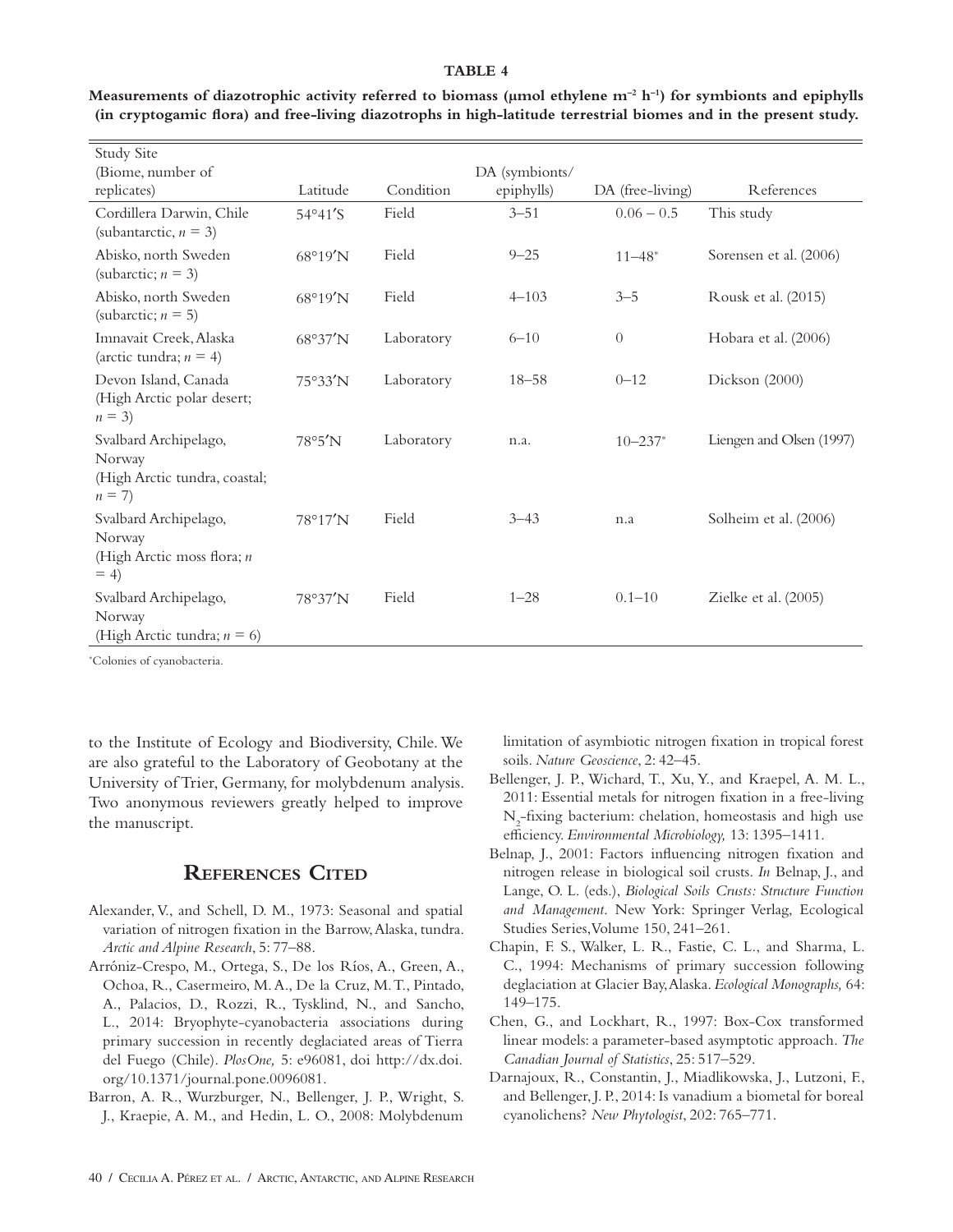- DeLuca, T. H., Zackrisson, O., Nilsson, M. C., and Sellstedt, M. C., 2002: Quantifying nitrogen-fixation in feather moss carpets of boreal forests. *Nature,* 419: 917-920.
- Deslippe, J.R., Egger, K.N., and Henry, G.H.R., 2005: Impacts of warming and fertilization on nitrogen-fixing microbial communities in the Canadian High Arctic. *FEMS Microbial Ecology*, 53: 41–50.
- Dickson, L. G., 2000: Constraints to nitrogen fixation by cryptogamic crusts in a polar desert ecosystem, Devon Island, N.W.T., Canada. *Arctic, Antarctic, and Alpine Research*, 32: 40–45.
- Elbert, W., Weber, B., Burrows, S., Steinkamp, J., Büdel, B., Andreae, M. O., and Pöschl, U., 2012: Contribution of cryptogamic covers to the global cycles of carbon and nitrogen. *Nature Geoscience,* 5: 451–462.
- Gundale, M. J., Gustafsson, H., and Nilsson, M.-C., 2009: The sensitivity of nitrogen fixation by feathermosscyanobacteria association to litter and moisture variability in young and old boreal forests. *Canadian Journal of Forest Research*, 39: 2542–2549.
- Gundale, M. J., Nilsson, M., Bansal, S., and Jäderlund, A., 2012: The interactive effects of temperature and light on biological nitrogen fixation in boreal forests. *New Phytologist*, 194: 453–463.
- Gundale, M. J., Bach, L. H., and Nordin, A., 2013: The impact of simulated chronic nitrogen deposition on the biomass and  $N_2$ -fixation activity of two boreal feather mosscyanobacteria associations. *Biology Letters*, 9: doi http:// dx.doi.org/10.1098/rsbl.2013.0797.
- Hobara, S., McCalley, C., Koba, K., Giblin, A. E., Weiss, M. S., Gettel, G. M., and Shaver, G. R., 2006: Nitrogen fixation in surface soils and vegetation in an Arctic tundra watershed: a key source of atmospheric nitrogen. *Arctic, Antarctic, and Alpine Research*, 38: 363–372.
- Hobbie, E. A., Macko, S. A., and Shugart, H. H., 1998: Patterns in N dynamics and N isotopes during primary succession in Glacier Bay, Alaska. *Chemical Ecology*, 152: 3–11.
- Hodkinson, B. P., Allen, J. L., Forrest, L. L., Goffinet, B., Sérusiaux, E., Andrésson, O. S., Miao, V., Bellenguer, J. P., and Lutzoni, F., 2014: Lichen-symbiotic cyanobacteria associated with *Peltigera* have an alternative vanadiumdependent nitrogen fixation system. *European Journal of Phycology*, 49: 11–19.
- Jackson, B. G., Martin, P., Nilsson, M. C., and Wardle, D. A., 2011: Response of feather moss associated  $N_2$  fixation and litter decomposition to variations in simulated rainfall intensity and frequency. *Oikos*, 120: 570–581.
- Jean, M. E., Phalyvong, K., Forest-Drolet, J., and Bellenger, J. P., 2013: Molybdenum and phosphorus limitation of asymbiotic nitrogen fixation in forests of Eastern Canada: influence of vegetative cover and seasonal variability. *Soil Biology and Biochemistry*, 67: 140–146.
- Lett, S., and Michelsen, A., 2014: Seasonal variation in nitrogen fixation and effects of climate change in a subarctic heath. *Plant Soil,* 379: 193–204.
- Liengen, T., and Olsen, R. A., 1997: Nitrogen fixation by freeliving cyanobacteria from different coastal sites in a high

Arctic tundra, Spitsbergen. *Arctic and Alpine Research*, 29: 470–477.

- Markham, J. H., 2009: Variation in moss-associated nitrogen fixation in boreal forest stands. *Oecologia,* 161: 353–359.
- Meeks, J. C., 2009: Physiological adaptations in nitrogenfixing *Nostoc*-plant symbiotic associations. *Microbiology Monographs*, 8: 181–205.
- Melkonian, A. K., Willis, M. J., Pritchard, M. E., Rivera, A., Bown, F., and Bernstein, S. A., 2013: Satellite-derived volume loss rates and glacier speeds for the Cordillera Darwin icefield, Chile. *The Cryosphere*, 7: 823–839.
- Menge, D. N. L., and Hedin, L. O., 2009: Nitrogen fixation in different biogeochemical niches along a 120 000-year chronosequence in New Zealand. *Ecology*, 90: 2190–2201.
- Myrold, D. D., Ruess, R. R., and Klug, M. J., 1999: Dinitrogen fixation. *In* Robertson, G. P., Coleman, D. C., Bledsoe, C. S., and Sollins, P. (eds.), *Standard Soil Methods for Long Term Ecological Research*. New York: Oxford University Press, 241–257.
- Parfitt, R. L., Ross, D. J., Coomes, D. A., Richardson, S. J., Smale, M. C., and Dahlgren, S. J., 2005: N and P in New Zealand soil chronosequences and relationships with foliar N and P. *Biogeochemistry*, 75: 305–328
- Pérez, C. A., Aravena, J. C., Silva, W. A., Henríquez, J. M., Fariña, J. M., and Armesto, J. J., 2014: Ecosystem development in short-term postglacial chronosequences: N and P limitation in glacier forelands from Santa Inés Island, Magellan Strait. *Austral Ecology*, 39: 288–303.
- Pérez, C.A., Aravena, J.C., Silva, W.A., McCulloch, R., Armesto, J. J., and Parfitt, R., 2016: Patterns of ecosystem development in glacial foreland chronosequences: a comparative analysis of Chile and New Zealand. *New Zealand Journal of Botany*, 54: 156–174.
- Reed, S. C., Cleveland, C. C., and Townsend, A. R., 2007: Controls over leaf litter and soil nitrogen fixation in two lowland tropical rain forests. *Biotropica*, 39: 585–592.
- Reed, S. C., Cleveland, C. C., and Townsend, A. R., 2013: Relationship among phosphorus, molybdenum and free living nitrogen fixation in tropical rainforests: results from observational and experimental analysis. *Biogeochemistry*, 114: 135–147.
- Richardson, S. J., Peltzer, D. A., Allen, R. B., McGlone, M. S., and Parfitt, R. L., 2004: Rapid development of phosphorus limitation in temperate rainforest along the Franz Josef soil chronosequence. *Oecologia*, 139: 267–276.
- Rousk, K., and Michelsen, A., 2016: Ecosystem nitrogen fixation throughout the snow-free period in subarctic tundra: effects of willow and birch litter addition and warming. *Global Change Biology*: doi http://dx.doi. org/10.1111/gcb.13418.
- Rousk, K., Sorensen, P. L., Lett, S., and Michelsen, A., 2015: Across-habitat comparison of diazotroph activity in the subarctic. *Microbial Ecology*, 69: 778–787.
- Rozzi, R., Armesto, J. J., Gutiérrez, J. R., Massardo, F., Likens, G. E., Anderson, C. B., Poole, A., Moses, K., Hargrove, E., Mansilla, A., Kennedy, J. H.,Willson, M., Jax, K., Jones, C. G., Baird Callicott, J., and Arroyo, M. T. K., 2012: Integrating